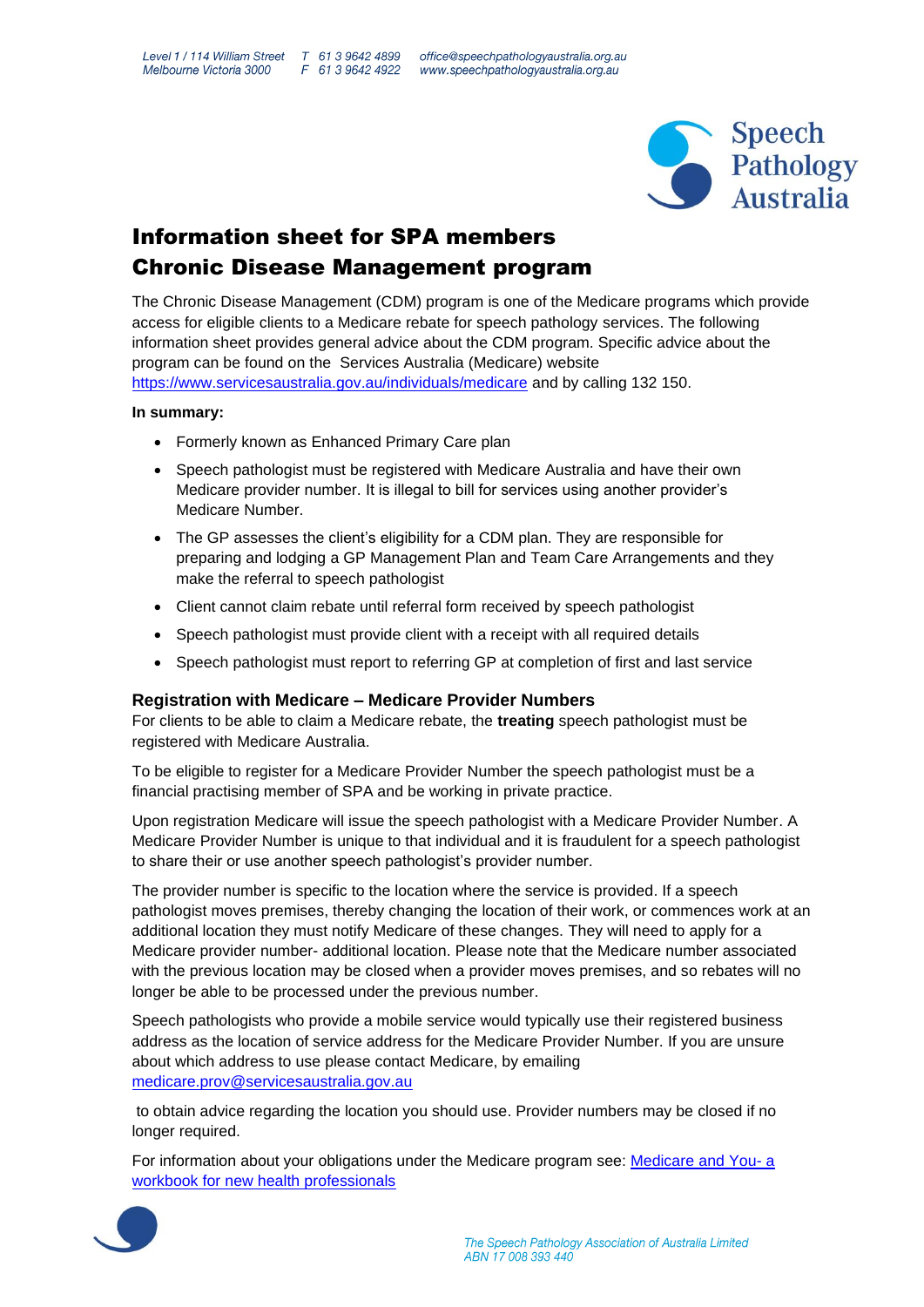To apply for a provider number or a provider number for an additional location see:

[Applying for a Medicare Provider Number](https://www.humanservices.gov.au/organisations/health-professionals/services/medicare/medicare-benefits-health-professionals/apply-medicare-provider-number/applying-medicare-provider-number#a1)

Application for an additional location - [Medicare provider/registration number o](https://www.humanservices.gov.au/organisations/health-professionals/forms/hw093)r

[create an additional provider number online](https://www.humanservices.gov.au/health-professionals/news/create-additional-medicare-provider-numbers-online)

For further information refer to SPA's Information Sheet – [Medicare Provider Numbers](javascript://%5BUploaded%20files/Resources%20for%20Speech%20Pathologists/Rebates%20and%20Funded%20Programs/Medicare%20Programs%20and%20%20Registering%20for%20a%20provider%20number%20SPA%20Info%20Sheet%20October%202019.pdf%5D)

### **Eligible Clients**

The GP determines the client's eligibility for the program.

Clients who have a chronic condition and complex care needs that are being managed by their GP under a Chronic Disease Management (CDM) plan may be eligible.

A chronic condition is one that has been (or is likely to be) present for six months or longer.

Clients have complex care needs if they need on-going care from a multidisciplinary team consisting of their GP and at least two other health care providers. Residents of aged care facilities may also be eligible for this program. Hospital in-patients are not eligible for the CDM program.

If a client has chronic and complex care needs it is important for the speech pathologist to develop a close relationship with that client's GP. By providing information of a client's speech pathology difficulties and needs the speech pathologist may seek the GP's consideration for that client to be included in the CDM program.

Please note, however, that the speech pathologist may not provide part completed CDM referral forms for the GP to sign or pre-empt the GP's decision about the service required by the client.

See Appendix 1: Template – letter to GP (CDM program) providing information regarding a client's chronic and complex speech pathology needs

See Appendix 2: Template Client record (CDM program)

#### **Referral from GP**

The GP will make the referral using a CDM referral form (or a letter containing all of the components of the referral form). See [GP referral form \(CDM program\)](http://www.health.gov.au/internet/main/publishing.nsf/Content/health-medicare-health_pro-gp-pdf-ahs-cnt.htm) 

If the referral form contains the name and practice location of an allied health professional they can see any allied health professional at that practice. However, if a patient's referral form contains the name of an allied health professional, but no practice location, they must see the allied health professional who is specified on the form or else obtain a new referral form from their GP services.

The GP nominates the number of services (sessions) up to a maximum of 5 per client per calendar year. The five sessions may be made up of one type of service (e.g., speech pathology) or a combination of different types of services (e.g., speech pathology and occupational therapy). Speech pathologists can contact Medicare on 132 150 to confirm how many allied health services have been claimed by a client within a calendar year.

If all sessions are not used during the calendar year in which the patient was referred, the unused sessions can be used in the next calendar year. However, those sessions will be counted as part of the five rebates for allied health services available to the patient during that calendar year.

Clients continue to be eligible for rebates for speech pathology while they are being managed under a CDM plan as long as the need for eligible services continues to be recommended in their plan.

The referral form must be retained for 24 months.

A referral is not valid for a specific time frame, a referral for speech pathology services is valid for the stated number of services.The need for allied health services must be directly related to a patient's chronic condition and identified in their care plan. Where a patient does not provide a speech pathologist with a recently dated referral from their general practitioner, the speech pathologist should request the general practitioner to confirm the services are still clinically relevant under their care plan.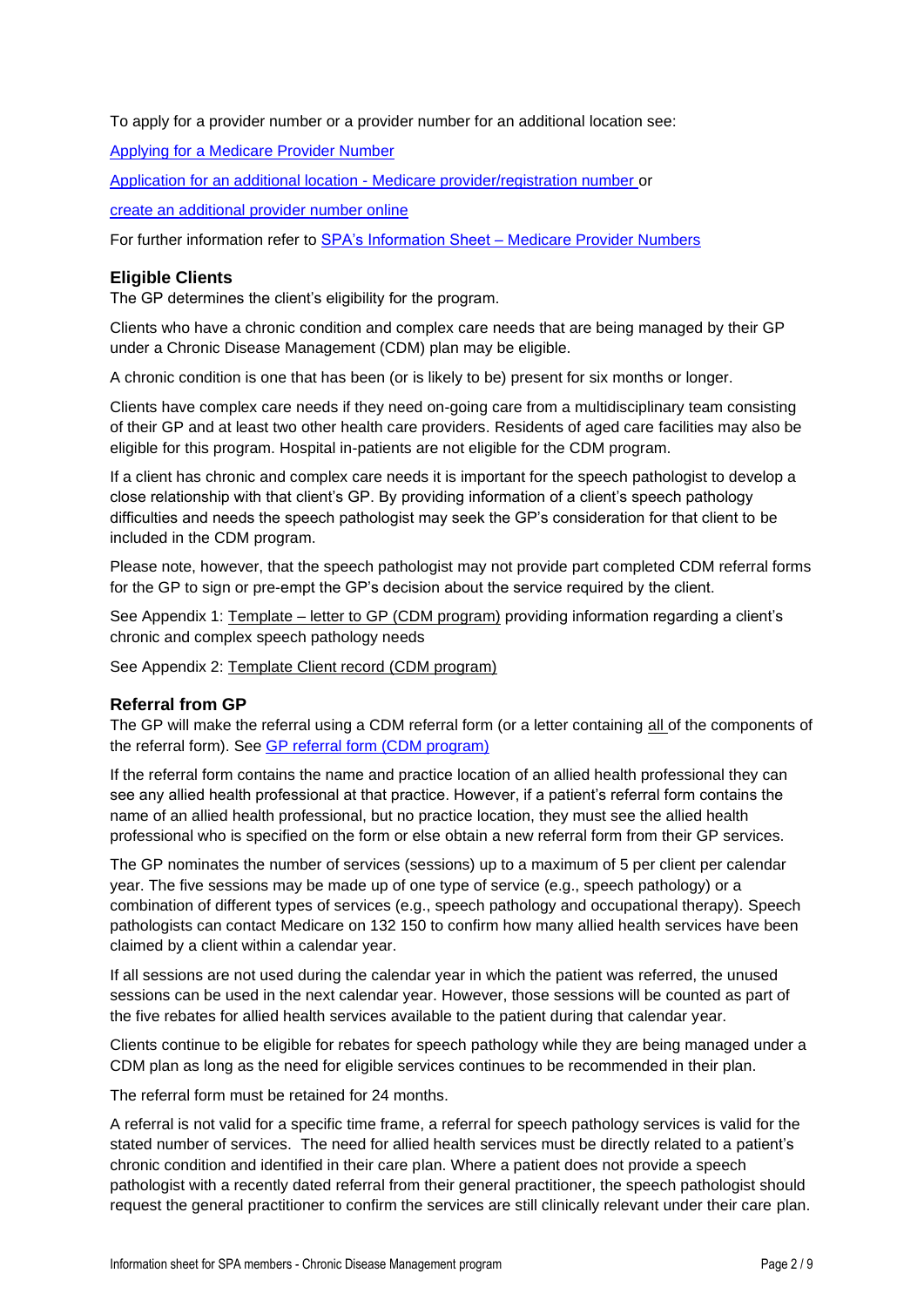It is recommended that you advise the GP who made the referral if a referral form is received for a client who does not attend your service. For further information refer to [SPA's Information Sheet –](javascript://%5BUploaded%20files/Resources%20for%20Speech%20Pathologists/Rebates%20and%20Funded%20Programs/CDM%20program%20referral%20forms%20FAQs%20Aug%202019.pdf%5D) [CDM program referral forms](javascript://%5BUploaded%20files/Resources%20for%20Speech%20Pathologists/Rebates%20and%20Funded%20Programs/CDM%20program%20referral%20forms%20FAQs%20Aug%202019.pdf%5D)

## **Session requirements**

Each session must be of at least 20 minutes duration and be provided face to face to an individual patient. Group sessions provided by a speech pathologist are not eligible for a Medicare rebate.

## **Telehealth**

Telehealth sessions are currently able to be provided under CDM plans until 30 September 2020. There are different item numbers for telehealth sessions, although a referral under the 10970 number can still be accepted for telehealth sessions, the telehealth item numbers should be used on invoices and receipts.

93000 should be used for telehealth sessions using videoconferencing 93013 for telehealth sessions provided over the phone when videoconferencing is not available Members can read more on the MBS telehealth [items as result of COVID 19 Information Sheet.](https://speechpathologyaustralia.org.au/SPAweb/About_us/COVID-19_News_and_Information/COVID-19_-_Medicare_and_Private_Health_Funds/SPAweb/About_Us/News/COVID-19_-_Medicare_and_PHI.aspx?hkey=65ba8d1e-680e-4700-b4d1-7c11becc771b#medicare)

## **Reporting to GP**

Acknowledgement of the referral is recommended.

If the client is referred for a single service the treating speech pathologist is required to provide a written report to the referring GP at completion of the service.

Where a speech pathologist is providing multiple services to the same client under the one referral, they must provide a written report at completion of the first and last service, or more often if deemed clinically necessary.

The report should provide a summary of any assessment results, therapy outcomes and on-going speech pathology needs of the patient. See APPENDIX 3 Template – Report to GP re CDM program

Speech Pathology Australia has also prepared a letter that provides information about [Speech](http://javascript/%5bUploaded%20files/Resources%20for%20Speech%20Pathologists/Rebates%20and%20Funded%20Programs/Speech%20pathology%20and%20the%20CDM%20program%20-%20Info%20sheet%20for%20GPs%20Sept%2019.pdf%5d)  [Pathology and the CDM program-](http://javascript/%5bUploaded%20files/Resources%20for%20Speech%20Pathologists/Rebates%20and%20Funded%20Programs/Speech%20pathology%20and%20the%20CDM%20program%20-%20Info%20sheet%20for%20GPs%20Sept%2019.pdf%5d) Information for GPs. This provides responses to questions that GPs might ask about speech pathology and the CDM program and can be used by all members.

## **Rebate**

Information about the current Medicare rebate for Item 10970 can be obtained from the: [Medicare](http://www9.health.gov.au/mbs/fullDisplay.cfm?type=item&qt=ItemID&q=10970)  [Benefits Schedule Item 10970](http://www9.health.gov.au/mbs/fullDisplay.cfm?type=item&qt=ItemID&q=10970)

The speech pathologist may choose to:

- [Bulk](https://www.servicesaustralia.gov.au/organisations/health-professionals/subjects/bulk-bill-payments-health-professionals) bill where the client isn't charged anything for the service and the speech pathologist claims the rebate directly from Medicare, or
- Set their own fee where the client is charged more than the rebate thus incurring out-of-pocket expenses. The client then pays the full amount and can take their receipt to Medicare to obtain the rebate. Alternatively members can process [Medicare](https://www.servicesaustralia.gov.au/organisations/health-professionals/services/medicare/medicare-easyclaim) rebates themselves through Medicare **[Easyclaim](https://www.servicesaustralia.gov.au/organisations/health-professionals/services/medicare/medicare-easyclaim)**

## **Billing requirements**

At completion of each service the speech pathologist provides the patient with an invoice.

The invoice (receipt) must include:

- patient's name
- date of service
- MBS item number (10970 or relevant telehealth item)
- speech pathologist's name and provider number
- referring GP's name and provider number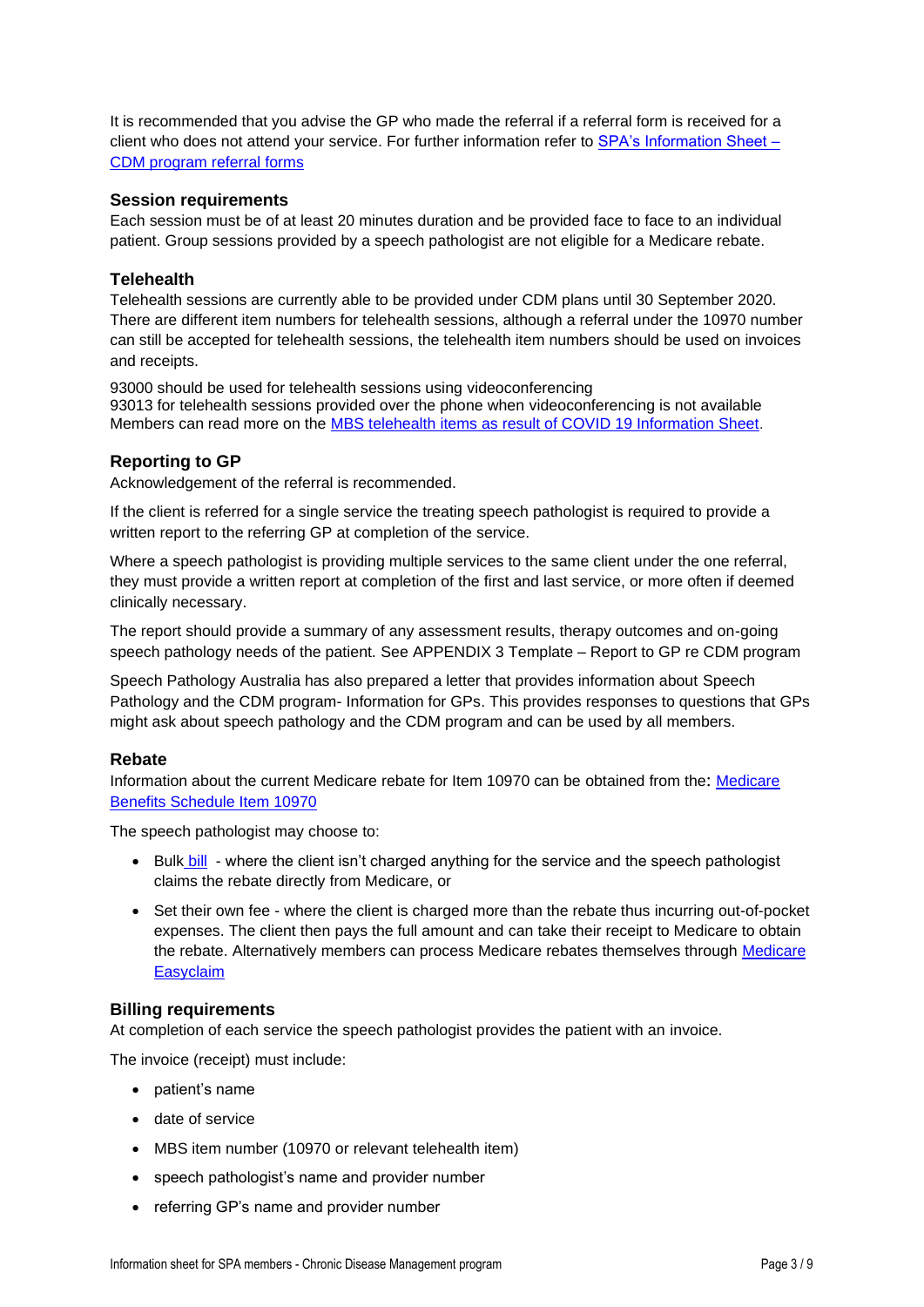- date of referral
- amount charged, total amount paid, and any amount outstanding in relation to the service See APPENDIX 4: Template – [CDM program Invoice](file://///SPA-DC/SPA%20Data/Professional%20Practice/Info%20Sheets%20and%20Guides%20for%20members/Profroma_Medicare_Invoice_for_client%20Feb%202014.doc)

## **Private Health Insurance**

Patients with private health insurance cannot claim a rebate from their health fund in addition to the rebate from Medicare for a service.

## **Original and Extended Medicare Safety Net**

Out-of-pocket expenses for these services count towards the Original and Extended Medicare Safety Net. See: [Information regarding Medicare safety net here](http://www.humanservices.gov.au/customer/services/medicare/medicare-safety-net?utm_id=9) 

## **Other eligible allied health professionals**

There are a range of other allied health professionals, in addition to speech pathologists, who can provide services under the CDM program. These include;

- Aboriginal Health worker
- Audiologist
- Chiropractor
- Diabetes Educator
- Dietician
- Exercise Physiologist
- Occupational Therapist
- Osteopath
- Physiotherapist
- Podiatrist
- Psychologist
- Mental Health Worker.

#### **Other information**

[www.mbsonline.gov.au](http://www.mbsonline.gov.au/) Search using item number to see explanatory notes and item descriptors.

Medicare's Education Guide - [Chronic disease individual allied health services Medicare items 10950-10970](http://www.humanservices.gov.au/health-professionals/services/education/education-guide-chronic-disease-individual-ahs-medicare-items-10950-10970)

Department of Health's: [Chronic Disease Management –](http://www.health.gov.au/internet/main/publishing.nsf/Content/mbsprimarycare-factsheet-chronicdisease.htm) Fact Sheet [Chronic Disease Management-](http://www.health.gov.au/internet/main/publishing.nsf/Content/030C0CED16935261CA257BF0001D39DB/$File/CDM-qandas-feb4.pdf) questions and answers

## **Other Medicare programs**

There are a number of other Medicare programs where eligible clients can claim a Medicare rebate for speech pathology services. They include;

- [Follow up Allied Health Services for people of Aboriginal and Torres Strait Islander descent](http://www9.health.gov.au/mbs/fullDisplay.cfm?type=item&qt=ItemID&q=81360)
- [Better Start for Children with Disability](http://www9.health.gov.au/mbs/fullDisplay.cfm?type=item&qt=ItemID&q=82020)
- [Helping Children with Autism package](http://www9.health.gov.au/mbs/fullDisplay.cfm?type=item&qt=ItemID&q=82005)

More information about these programs can be found on the Speech Pathology Australia website under Member Resources.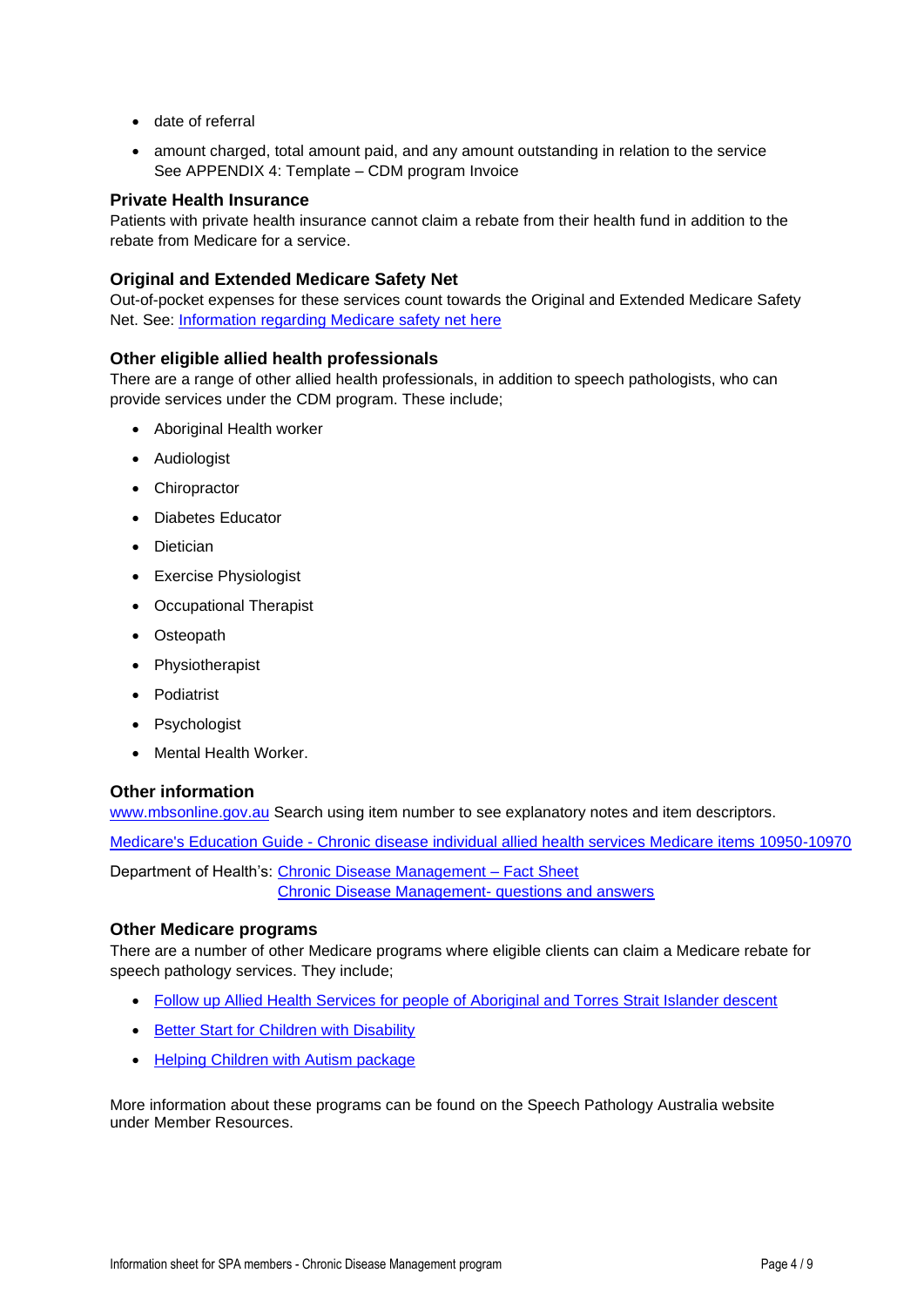## **Contact Details for Medicare**

Phone: 132 150 Email: askmbs@health.gov.au Website: https://www.servicesaustralia.gov.au/individuals/medicare

+++++

Original November 2012

Latest update: August 2020

**Disclaimer:** To the best of the Speech Pathology Association of Australia Limited's ("the Association") knowledge, this information is valid at the time of publication. The Association makes no warranty or representation in relation to the content or accuracy of the material in this publication. The information in this publication is of a general nature; it does not apply to any specific circumstances. The information does not constitute legal or other advice. The Association expressly disclaims any and all liability (including liability for negligence) in respect of the use of the information provided. The Association recommends you seek independent professional advice prior to making any decision involving matters outlined in this publication.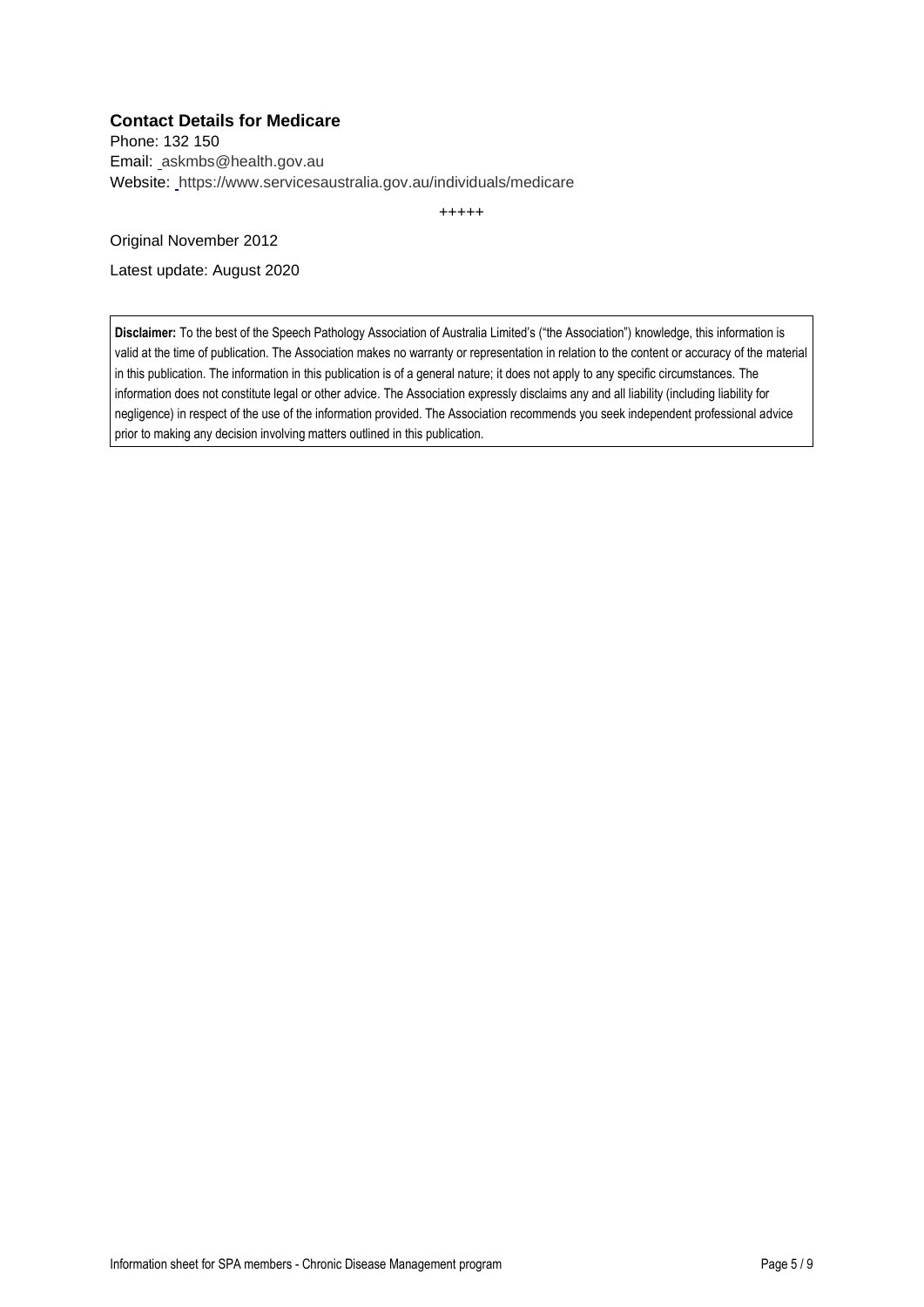## **The following documents are also available in a separate Word Document**

## **APPENDIX 1**

**Template: Letter to GP providing information regarding a client's chronic and complex speech pathology needs** *Example only. Please feel free to adapt.*

> (Speech pathologist's name/Practice name) (ABN) (Speech Pathologist/Speech Pathology)

> > **(Speech pathologist/Practice contact details) (Date) (GP's name) (GP's address)**

#### **Dear (GP's name)**

#### **RE: (Client's name) D.O.B: (XX/XX/XX)**

I am writing to inform you of my involvement with (client's name) and his/her current speech pathology needs. I also wish to seek your consideration for (client's name) to participate in the Chronic Disease Management program.

(Discuss when formal assessments were completed and outcome supporting chronic condition)

e.g., In 2020, XX was diagnosed with a *severe delay* in both her receptive and expressive language skills according to the Clinical Evaluation of Language Fundamentals  $-5<sup>th</sup>$  Edition (CELF 5). In reviewing her language skills in 2020 (CELF 5), XX continued to present with a s*evere delay* in her expressive language skills but made considerable gains in her receptive language skills. XX has received speech pathology support since February 2020.

(Discuss current difficulties and provide information supporting complex needs.)

e.g., XX presents with both receptive and expressive language difficulties together with literacy based learning difficulties. Such difficulties are significantly impacting on her academic progress and require continued intervention. (Discuss other areas of need supporting complex needs in more than one allied health service). XX has also attended a cognitive assessment and auditory processing assessment.

I would welcome the opportunity to discuss  $XX$ 's speech pathology needs with you. Yours sincerely,

# (Speech Pathologist's name)

Certified Practising Speech Pathologist

cc: (Parents/Paediatrician/Teacher etc.)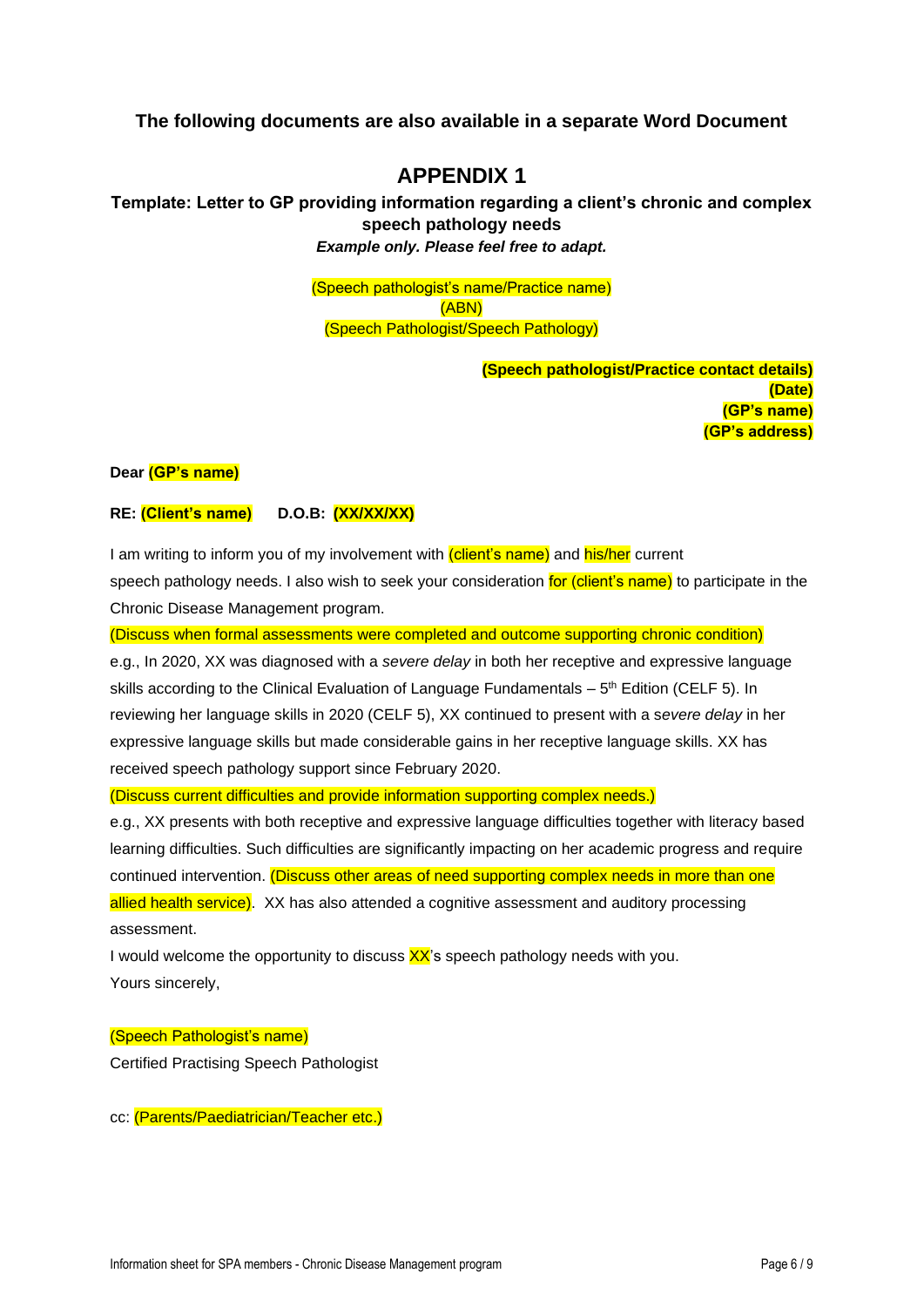## **APPENDIX 2**

## **Template: Client Record of Chronic Disease Management Plan** *Example only. Please feel free to adapt.*

| Number of speech pathology sessions the client referred for |  |
|-------------------------------------------------------------|--|
|                                                             |  |

Confirmed GPMP and TCAs lodged with Medicare YES

| Session number                           | Session date | Receipt given to | Session notes |
|------------------------------------------|--------------|------------------|---------------|
|                                          |              | client           | completed     |
|                                          |              |                  |               |
| Report sent to GP via email / post / fax |              | Date sent:       |               |
| $\overline{2}$                           |              |                  |               |
| 3                                        |              |                  |               |
| 4                                        |              |                  |               |
| 5                                        |              |                  |               |
| Report sent to GP via email / post / fax |              | Date sent:       |               |

Records in file (tick):

| Original referral form         |  |
|--------------------------------|--|
| Copy of report (first session) |  |
| Copy of report (last session)  |  |
| Copy of session notes          |  |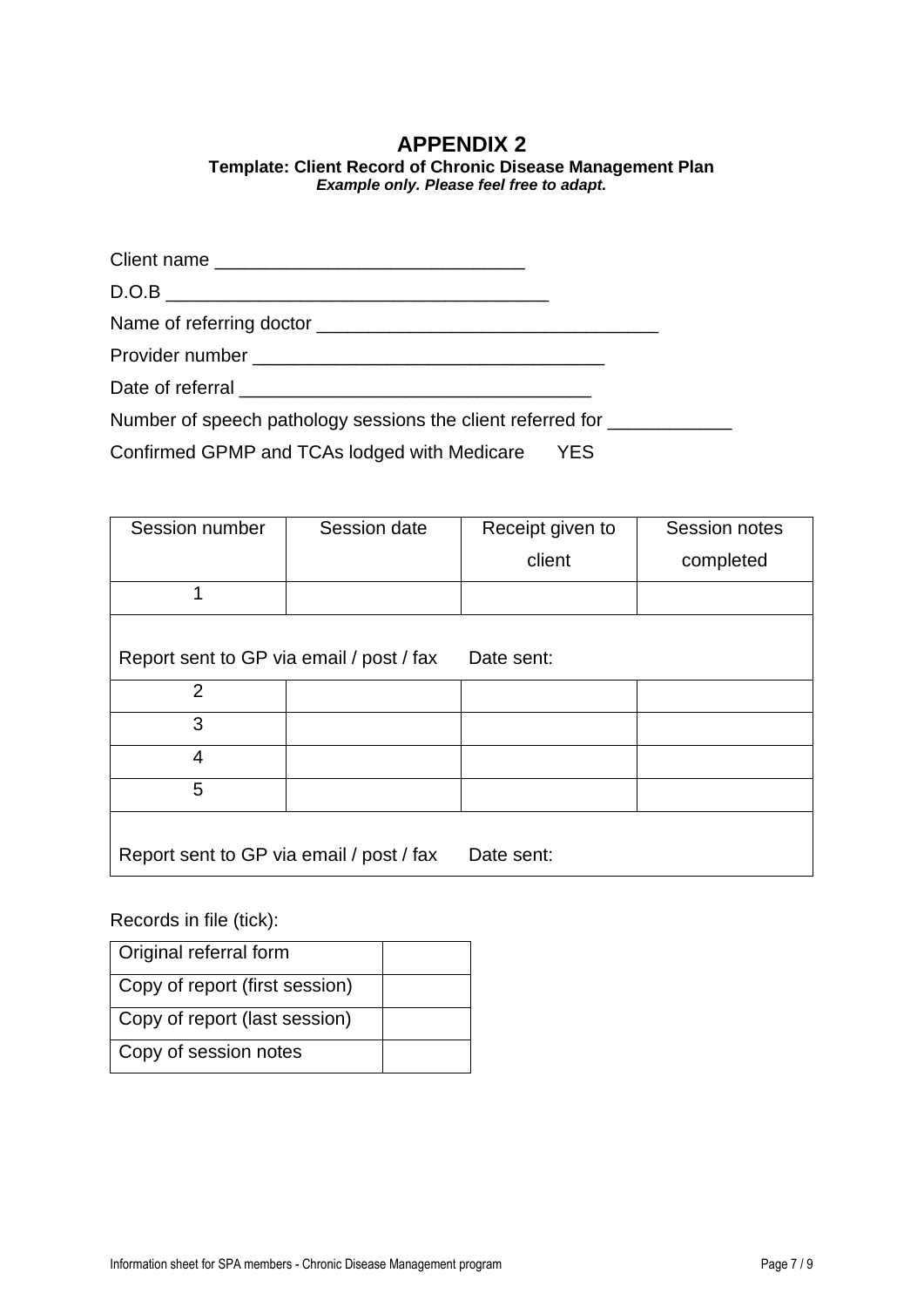## **APPENDIX 3 Template: Report to GP re CDM program (Initial/Final session)** *Example only. Please feel free to adapt.*

| <b>GENERAL PRACTITIONER DETAILS:</b>            |                                  |                                                                    |  |
|-------------------------------------------------|----------------------------------|--------------------------------------------------------------------|--|
| <b>GPs Name:</b>                                | <b>Practice Fax:</b>             | <b>GP Email:</b>                                                   |  |
| <b>Practice Name/Address:</b>                   |                                  |                                                                    |  |
| <b>PATIENT DETAILS:</b><br><b>Patient Name:</b> | <b>Date of Birth:</b>            |                                                                    |  |
| <b>Referred Date:</b>                           | <b>GPMP/TCA Review Due Date:</b> |                                                                    |  |
| <b>REFERRAL FEEDBACK:</b>                       |                                  | 1. ASSESSMENT FINDINGS (including investigations and test results) |  |
| 2. TREATMENT AIMS                               |                                  |                                                                    |  |
| 3. TREATMENT PROVIDED                           |                                  |                                                                    |  |
| <b>4. FUTURE MANAGEMENT</b>                     |                                  |                                                                    |  |
|                                                 |                                  | 5. REQUEST FOR FURTHER INFORMATION/INVESTIGATIONS FROM GP          |  |
| <b>6. OTHER COMMENTS:</b>                       |                                  |                                                                    |  |
|                                                 |                                  |                                                                    |  |
| ALLIED HEALTH PROFESSIONAL DETAILS              |                                  |                                                                    |  |

**Name:** 

**Address: Phone: Fax: Email:**

**Signature:**…………………………………..**Date**…../…../…..

**Please fill in form & return to GP one week before the above review date. Medicare require feedback to be provided after the initial assessment and at the completion of the referral, and more often if needed.**